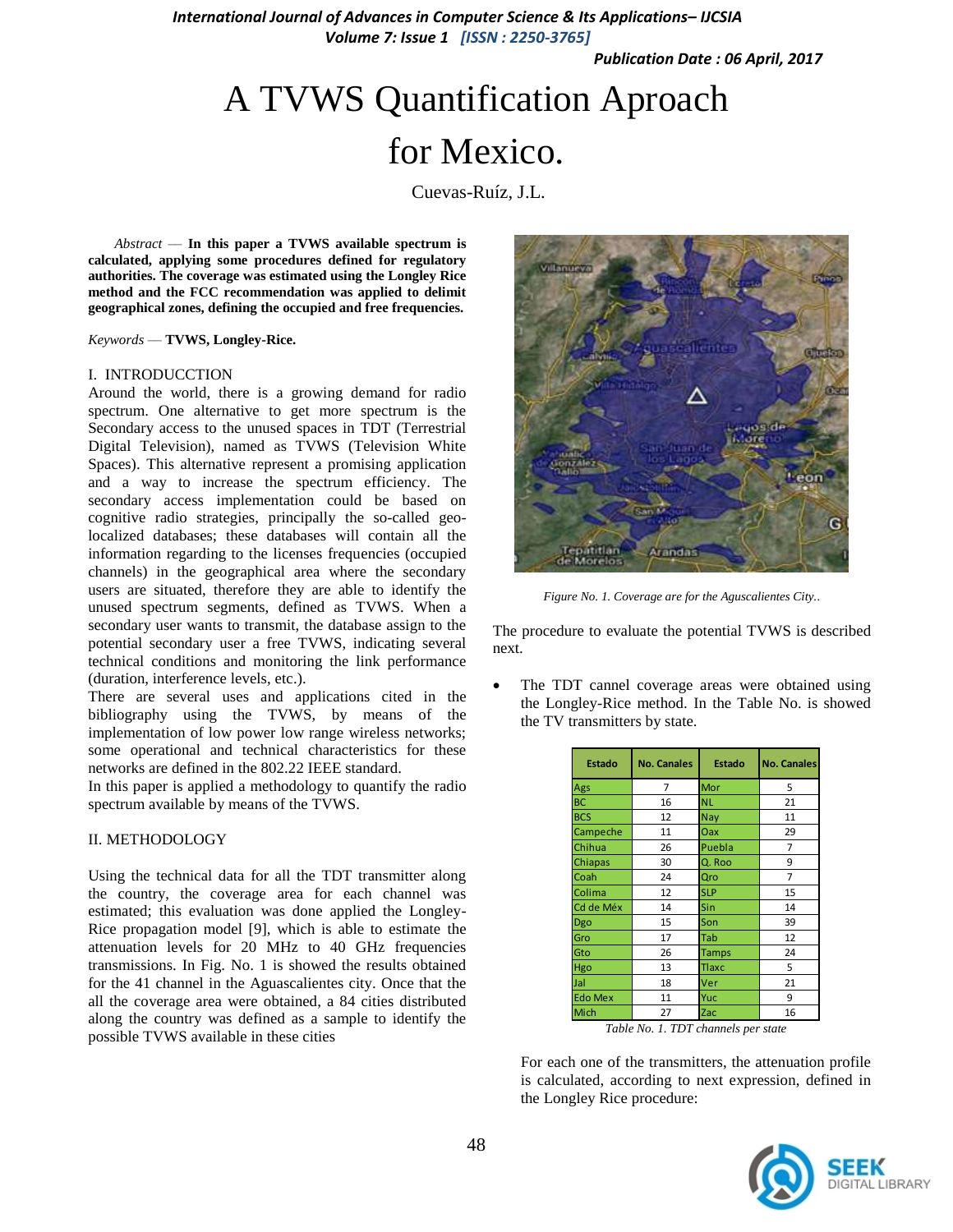# *International Journal of Advances in Computer Science & Its Applications– IJCSIA Volume 7: Issue 1 [ISSN : 2250-3765]*

 $W(t, \ell, s) = w_0 + y_s(s) + \delta_L(s) y_L(\ell) + \delta_L(s) y_T(t)$ 

Where W represent the total attenuation level,  $w_0$  is the free space attenuation and the random variables  $y_s(s)$ ,  $y_I(\ell)$  *y*  $y_T(t)$  represent the attenuations due to the site topographic conditions, atmospherics issues and the tx/rx localization [9]. The  $\delta$  variable represent the level attenuation deviation. In this way, the maximun coverage distance, *dmaxi(W),* is defined as the distance between the cannel transmitter tower,  $P_{\text{chi}}/(\text{lat}_{\text{chi}})$ *long<sub>chi</sub>*), and the point where the signal be received at 48 dBu power.

 To declare if a some city is located inside the coverage area for any of the cannel, the distance between the *ith* channel tower transmission, *Pchi(latchi, longchi)*, and the city geographical coordinates *Pc(lat<sup>c</sup> , longc).* To get these distance, teh Haversine function was used. This function is defined as

$$
haversin\left(\frac{d_{ic}}{R}\right) = haversin(lat_{chi} - lat_c) + cos(lat_{chi})\cos(lat_c) \,haversin(\Delta\lambda)
$$

where

haversin( $\theta$ ) =  $\left(\sin\left(\frac{\theta}{2}\right)\right)$  $\frac{5}{2})$  $\overline{\mathbf{c}}$ *dic=i transmitter and c city distance. R= Earth radium. Δλ= longitude diference.*

#### IV. RESULTS.

For all the cities in the simple, was identified the principal and adjacent channels. Using this information, the TVWS was obtained for each city; a sample of this results is showed in Fig. No.2



*Figure No. 2. TVWS identification procedure.*

Using the data obtained, a estimation for the TVWS number available for state was done. Fig. No. 3. A TVWS distribution map was elaborated using this information. Fig. No. 4



*Publication Date : 06 April, 2017*

*Figure No. 3. Available spectrum by state.*



*Figure No. 4. TVWS distribution.*

Comparing the total radio spectrum available by the TVWS alternative, we compare it with the total spectrum dedicated in Mexico for IMT services. The data was exposed in Table No.2 Fig. No. 5.

| Region         | <b>TVWS (MHz)</b> | <b>WW INT (MKZ)</b>        |  |  |
|----------------|-------------------|----------------------------|--|--|
|                | 109.20            | 302.95                     |  |  |
| z              | 106.00            | 312.45                     |  |  |
|                | 96.85             | 316.87                     |  |  |
|                | 35.50             | 313.87                     |  |  |
| ig.            | 48.00             | 313.45                     |  |  |
|                | 43.20             | 318.95<br>313.70<br>315.45 |  |  |
|                | 神経                |                            |  |  |
|                | 100.05            |                            |  |  |
| ٦              | 25.09             | 321.87                     |  |  |
| <b>Neerape</b> | 71.59             | 314.40                     |  |  |

*Table No. 2. Spectrum for IMT and TVWS for cellular zone.*



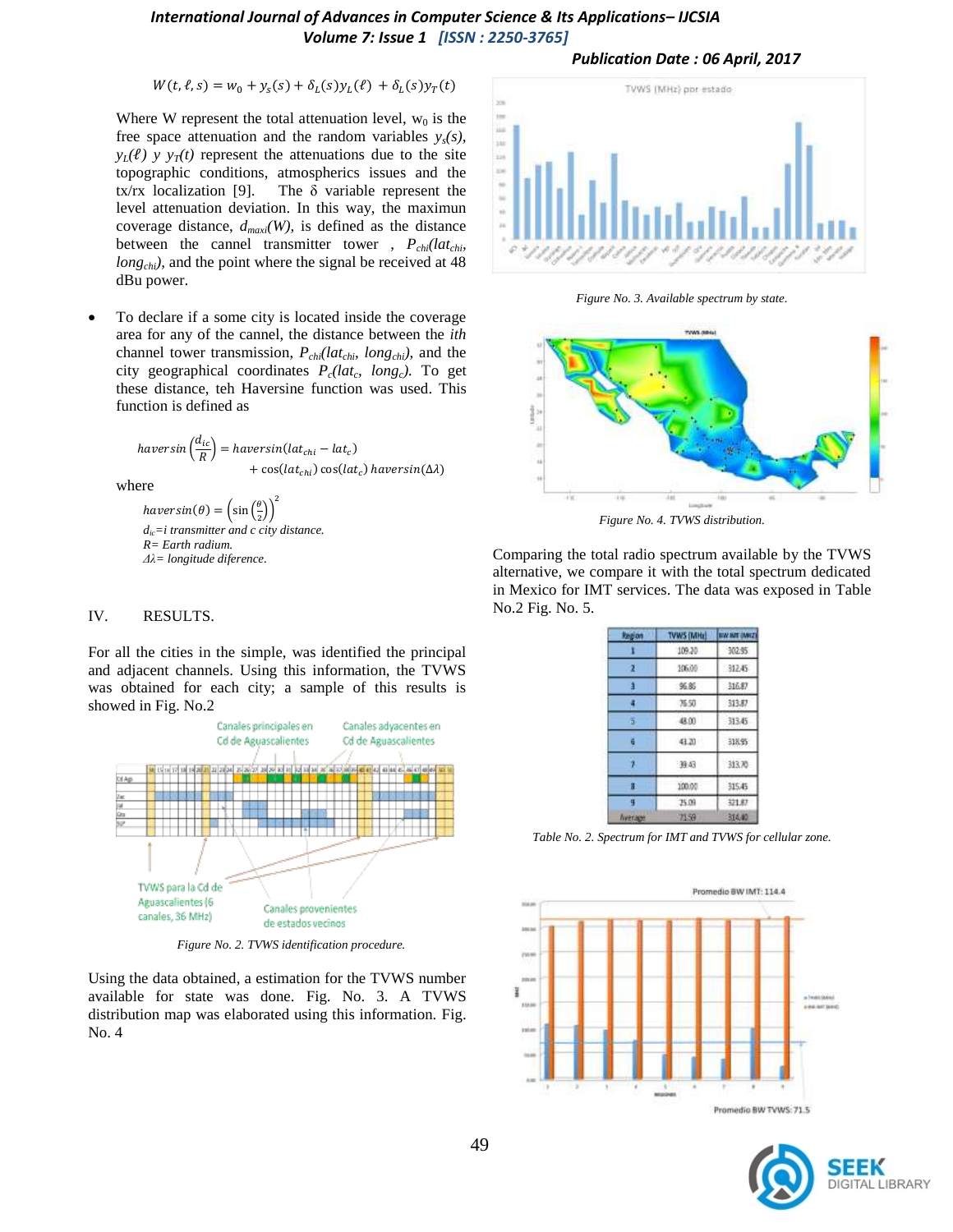# *International Journal of Advances in Computer Science & Its Applications– IJCSIA Volume 7: Issue 1 [ISSN : 2250-3765]*

## *Publication Date : 06 April, 2017*

*Figure No. 5. Spectrum for IMT and TVWS for cellular zone.*

#### VI. CONCLUSIONES

A TVWS average spectrum was obtained, which value is around 71.5 MHz. Several uses and application could be developed using this result. A TVWS spectrum per city is showed in the Appendix I.

## **REFERENCES**

- [1] Federal Communications Commision (FCC), "Second report and Order and Memorandum Opinion and Order in ET Docket Nos. 02- 380 (Additional Spectrum for Unlicensed Devices Below 900MHz and in the 3 GHz Band) and o4-186 (Unlicensed Operation in the TV Broadcast Bands)," FCC08-260 November 14, 2008.
- [2] Office of Communications (Ofcom), "Implementing Geolocation Summary of consulation responses and next steps". Ofcom statement, September 23, 2011.
- [3] M.Nekovee, "Cognitive Radio Access to TV White Spaces: spectrum Opportunities, Commercial Applications and Remaining Technology Challenges,". 2010 IEEE Symposium on New Frontiers in Dynamic Spectrum Access Networks, Singapore, April 2010.
- [4] S. M. Mishra and A. Sahai, "How much white space has the fcc opened up?" IEEE Communication Letters, 2010.
- [5] K. Patil, K. E. Skouby and R. Prasad, "Cognitive access to TVWS in India: TV spectrum occupancy and wireless broadband for rural areas," Wireless Personal Multimedia Communications (WPMC), 2013 16th International Symposium on, Atlantic City, NJ, 2013, pp. 1-5.
- [6] http://www.ift.org.mx/sites/default/files/comunicacion-ymedios/comunicados-ift//comunicado125ift2.pdf
- [7] http://www.ift.org.mx/industria/infraestructura
- [8] POLÍTICA PARA LA TRANSICIÓN A LA TELEVISIÓN DIGITAL TERRESTRE. Capítulo I. Disposiciones Generales. http://www.dof.gob.mx/nota\_detalle.php?codigo=5359731&fecha=1 1/09/2014.
- [9] Longley-Rice model prediction inaccuracies in the UHF and VHF TV bands in mountainous terrain. Stylianos Kasampalis; Pavlos I. Lazaridis; Zaharias D. Zaharis; Aristotelis Bizopoulos; Lidija Paunovska; Spiridon Zettas; Ian A. Glover; Dimitrios Drogoudis;

John Cosmas. 2015 IEEE International Symposium on Broadband Multimedia Systems and Broadcasting.

- [10] http://www.awe.communications.com/Propagation/Rural/ITM/index. htm
- [11] B. Scott and M. Calabrese, "Measuring the TV 'White Space' Available for Unlicensed Wireless Broadband," New America Foundation, Tech.Rep., Jan. 2006.
- [12] R. Kennedy, K. George, O. Vitalice and W. Okello-Odongo, "TV white spaces in Africa: Trials and role in improving broadband access in Africa," AFRICON, 2015, Addis Ababa, 2015, pp. 1-5.
- [13] S. Kawade and M. Nekovee, "Is wireless broadband provision to rural communities in TV whitespaces viable? A UK case study and analysis," Dynamic Spectrum Access Networks (DYSPAN), 2012 IEEE International Symposium on, Bellevue, WA, 2012, pp. 461- 466.

About Author (s):



The author currently collaborate in the Centro de Estudios from the Instituto Federal de Telecomunicaciones, México